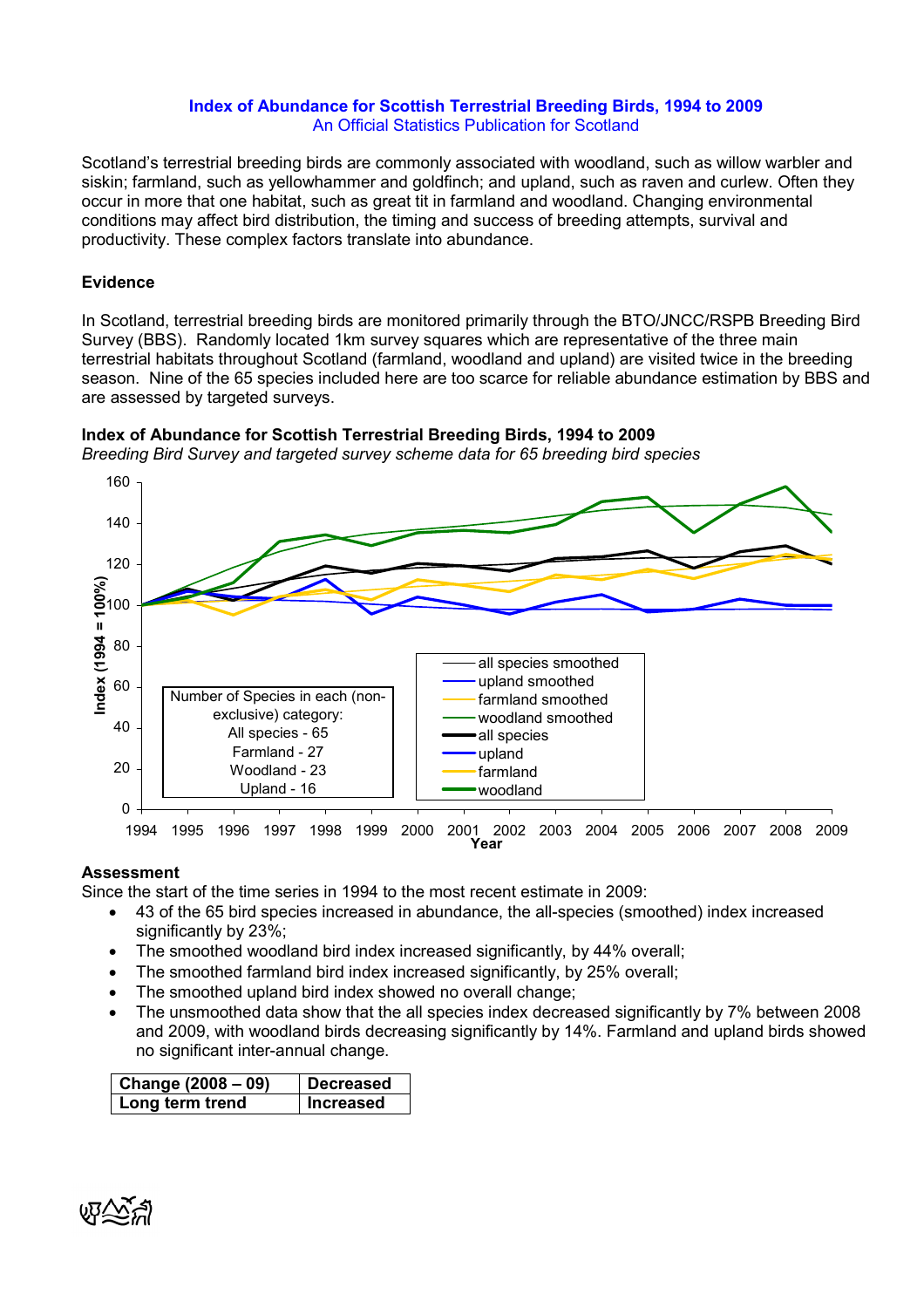## **Commentary**

The significant decrease in the unsmoothed index between 2008 and 2009, most evident and significant for woodland birds, is largely attributed to the cold winter of 2008-09 (Risely et al., 2010). Small-bodied resident species such as goldcrest, treecreeper and wren are known to be susceptible to cold winters and declined by more than 25% that year; goldcrests declined by 60%. Marked declines were also seen among stonechat, grey wagtail, kestrel, starling, cuckoo and greenfinch. A contributing factor for greenfinch may be the disease trichomoniasis (Robinson et al., 2010).

Among long distance migrants only cuckoo declined markedly between 2008 and 2009. However other long distance migrants such as swift, meadow pipit, common sandpiper declined in abundance by more than 20% since 1994. Conversely, chiffchaff, whitethroat, wheatear, swallow and willow warbler increased. Spotted flycatcher and wood warbler, which are known to have declined severely across the UK (Freeman & Crick, 2003; Eaton et al., 2009), are not included in the indicator because they occur in fewer than 30 Scottish BBS squares.

Modest increases in woodland and farmland bird abundance since 1984 contrast with range declines observed between 1970 and 1990: farmland birds declined in range in Scotland by 8%, woodland birds declined by 5% and upland birds remained largely unchanged (Noble et al., 2007). Range declines were similar to those observed throughout the UK since 1970 and across Europe since 1980.

### Source data and updates

Data for 56 of the 65 species come from the British Trust for Ornithology (BTO), Joint Nature Conservation Committee (JNCC) and Royal Society for the Protection of Birds (RSPB) Breeding Bird Survey (BBS) (View map of BBS sites at http://blx1.bto.org/bbs-results/results/cov\_maps/bbscoverage-9999.html).

The data for BBS consist of annual counts made over a period of years at a series of sites. Generalised Linear Models were used to generate trends. To prevent short-term population variability and statistical error having an undue influence, trends were smoothed and long term trends assessed using techniques recommended by Fewster et al. (2000). The unsmoothed indices were used to assess the significance of recent changes. Details of the methods used to calculate the indices are available from http://www.bto.org/birdtrends2010/methodology.htm.

Trends for common sandpiper and dipper are derived from the BTO Waterways Bird Survey and the Waterways Breeding Bird Survey. Grey heron trends are derived from the Heronries Census. Trends for six species (golden eagle, hen harrier, peregrine, corncrake, black grouse and capercaillie) are estimated from single-species surveys carried out periodically, during the period 1994 to 2009 as part of the SCARABBS (Statutory Conservation Agency/RSPB Annual Breeding Bird Scheme) programme.

The index will be next updated in March 2012.

Official Statistics are produced by professionally independent statistical staff in accordance with the Code of Practice for Official Statistics.

### References

Fewster, R.M., Buckland, S.T., Siriwardena, G.M., Baillie, S.R. & Wilson, J.D. 2000. Analysis of population trends for farmland birds using generalized additive models. Ecology, 81, 1970-1984.

Freeman, S.N. & Crick, H.Q.P. 2003. The decline of the Spotted Flycatcher Muscicapa striata in the UK: an integrated population model. Ibis, 145, 400-412.

Eaton, M,A., Brown, A.F., Noble, D.G. et al. 2009. Birds of Conservation Concern 3: the population status of birds in the United Kingdom, Channel Islands and the Isle of Man. British Birds, 102, 296-341.

Noble, D.G., Joys, A.C. & Eaton, M.A. 2007. Natural Heritage Trends: A Scottish Biodiversity Indicator for Terrestrial Breeding Birds. Scottish Natural Heritage Commissioned Report No. 245.

Risely, K., Baillie, S.R., Eaton, M.A. et al. 2010. The Breeding Bird Survey 2009. BTO Research Report 559. BTO, Thetford.

Robinson, R.A., Lawson, B., Toms, M.P. et al. 2010. Emerging infectious disease leads to rapid population declines of common British birds. PLoS ONE, 5(8), e12215. doi:10.1371/journal.pone.0012215

ぬでら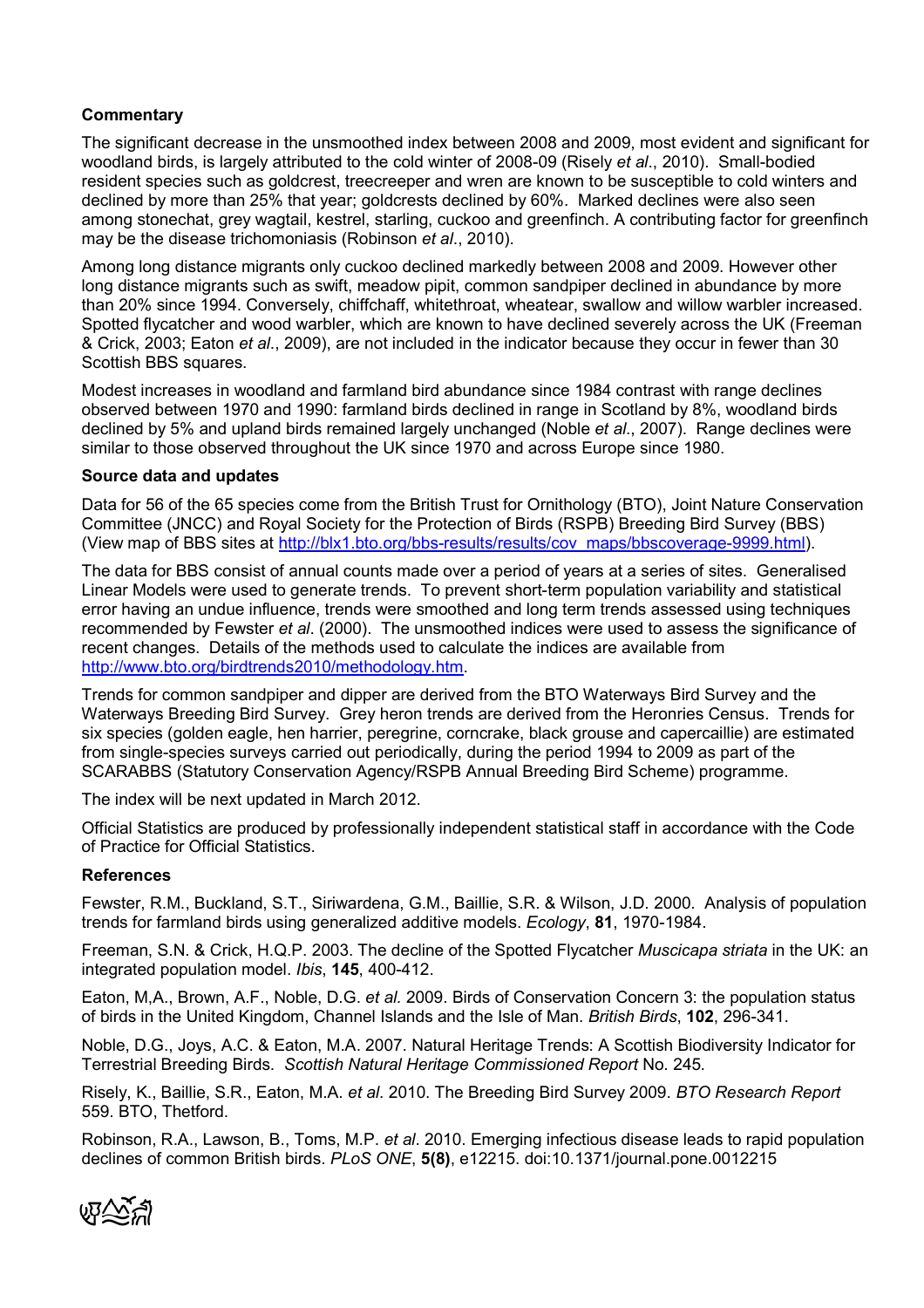#### Table 1. Percentage changes in abundance for the Scottish Terrestrial Breeding Birds,1994-2009 and 2008-2009, species listed in order of overall change 1994 to 2009.

Summarised trends for individual species and their habitat associations from 1994 to 2009, and the most recent year of change. A blank entry means the species did not show a strong association to that habitat or insufficient data were available to calculate a habitat-specific trend.

| <b>Species name</b>             | <b>All species</b><br>Woodland |                     |                | <b>Farmland</b> |          | <b>Upland</b>   |           |                |
|---------------------------------|--------------------------------|---------------------|----------------|-----------------|----------|-----------------|-----------|----------------|
|                                 | 94-09                          | 08-09               | 94-09          | 08-09           | 94-09    | 08-09           | $94 - 09$ | 08-09          |
| <b>Great Spotted Woodpecker</b> | 378                            | $-17$               | 378            | $-17$           |          |                 |           |                |
| Chiffchaff                      | 365                            | $-11$               | 365            | $-11$           |          |                 |           |                |
| House Martin                    | 168                            | 10                  |                |                 |          |                 |           |                |
| Corncrake                       | 143                            | $-1$                |                |                 | 143      | $-1$            |           |                |
| Goldfinch                       | 136                            | $\overline{3}$      |                |                 | 182      | $-3$            |           |                |
| Grey Heron                      | 129                            | $-5$                |                |                 |          |                 |           |                |
| Blackcap                        | $\overline{127}$               | $-2$                | 107            | $-8$            |          |                 |           |                |
| Snipe                           | 99                             | $\overline{4}$      |                |                 |          |                 | 99        | $\overline{4}$ |
| Whitethroat                     | 95                             | $\overline{8}$      |                |                 | 95       | 8               |           |                |
| Hen Harrier                     | 86                             | $\,6$               |                |                 |          |                 | 86        | 6              |
| <b>Bullfinch</b>                | 82                             | $-9$                | 82             | $-9$            |          |                 |           |                |
| <b>Great Tit</b>                | 67                             | $-12$               | 68             | -9              | 118      | 1               |           |                |
| Stonechat                       | 67                             | $-46$               |                |                 |          |                 |           |                |
| <b>Buzzard</b>                  | 65                             | $\mathbf 5$         | 37             | $-5$            | 71       | 0               |           |                |
| Mistle Thrush                   | 51                             | 25                  | 51             | 25              |          |                 |           |                |
| Wren                            | 51                             | $-27$               | 51             | $-27$           |          |                 |           |                |
| Wheatear                        | 50                             | 49                  |                |                 |          |                 | 50        | 49             |
| <b>House Sparrow</b>            | 49                             | $\overline{5}$      |                |                 |          |                 |           |                |
| Swallow                         | 47                             | 18                  |                |                 | 47       | 18              |           |                |
| <b>Willow Warbler</b>           | $\overline{47}$                | $\overline{5}$      | 47             | 5               |          |                 |           |                |
| Raven                           | 46                             | $-16$               |                |                 |          |                 | 46        | $-16$          |
| Linnet                          | 45                             | 32                  |                |                 | 45       | 32              |           |                |
| <b>Dunnock</b>                  | 44                             | -8                  |                |                 | 11       | $-10$           |           |                |
| <b>Reed Bunting</b>             | 43                             | $-18$               | 48             | -9              | 43       | $-18$           |           |                |
| <b>Tree Pipit</b>               | $\overline{37}$                | $-2$                | 37             |                 |          |                 |           |                |
| Sedge Warbler                   | $\overline{36}$                | $-7$                |                | $-2$            |          |                 |           |                |
| Jackdaw                         | $\overline{35}$                | 6                   |                |                 | 36<br>45 | $-7$            |           |                |
| Song Thrush                     | 31                             | $-2$                |                |                 |          | 36              |           |                |
|                                 | 26                             | $-2$                | 17             | $-7$            | 61       | $-9$            |           |                |
| Magpie                          |                                |                     |                |                 | 15       | $-11$           |           |                |
| Willow/Red Grouse               | 18                             | 1                   |                |                 |          |                 | 18        | $\mathbf{1}$   |
| Siskin                          | 18<br>$\overline{17}$          | $-28$               | 18             | $-28$           |          |                 |           |                |
| Blackbird                       |                                | $-3$                | 10             | $-1$            | 34       | 4               |           |                |
| Cuckoo                          | 14                             | $-16$               | $-19$          | $-13$           |          |                 | 41        | $-34$          |
| Yellowhammer                    | 13                             | 12                  |                |                 | 13       | 12              |           |                |
| Chaffinch                       | 13                             | 8                   | 11             | 0               | $20\,$   | 16              |           |                |
| <b>Skylark</b>                  | 11                             | 6                   |                |                 | 5        | 3               | 31        | 8              |
| Pied Wagtail                    | 10                             | 5                   |                |                 | 10       | 5               |           |                |
| <b>Blue Tit</b>                 | 9                              | $-5$                | $-5$           | $-13$           | 33       | 12              |           |                |
| Robin                           | $\overline{8}$                 | $-8$                | 14             | $-12$           |          |                 |           |                |
| Grey Wagtail                    | 8                              | -48                 |                |                 |          |                 |           |                |
| Coal Tit                        | 4                              | $-24$               | $\overline{4}$ | $-24$           |          |                 |           |                |
| Golden Eagle                    | $\overline{3}$                 | $\mathbf 0$         |                |                 |          |                 | 3         | 0              |
| Treecreeper                     | $\overline{2}$                 | $-43$               | $\overline{c}$ | $-43$           |          |                 |           |                |
| Rook                            | $\overline{1}$                 | $\overline{27}$     |                |                 | 1        | $\overline{27}$ |           |                |
| Lesser Redpoll                  | $-1$                           | $-\frac{1}{\alpha}$ | $-1$           | -8              |          |                 |           |                |
| Woodpigeon                      | $-4$                           | $-1$                |                |                 | -6       | 11              |           |                |
| <b>Collared Dove</b>            | -6                             | $\overline{22}$     |                |                 |          |                 |           |                |
| Oystercatcher                   | $-10$                          | $\overline{15}$     |                |                 | $-10$    | 15              |           |                |
| Starling                        | $-13$                          | $-26$               |                |                 | -8       | $-25$           |           |                |
| Golden Plover                   | $-14$                          | 39                  |                |                 |          |                 | $-14$     | 39             |
| Greenfinch                      | $-14$                          | $-35$               |                |                 | -9       | $-27$           |           |                |
| Goldcrest                       | $-14$                          | -60                 | $-14$          | $-60$           |          |                 |           |                |